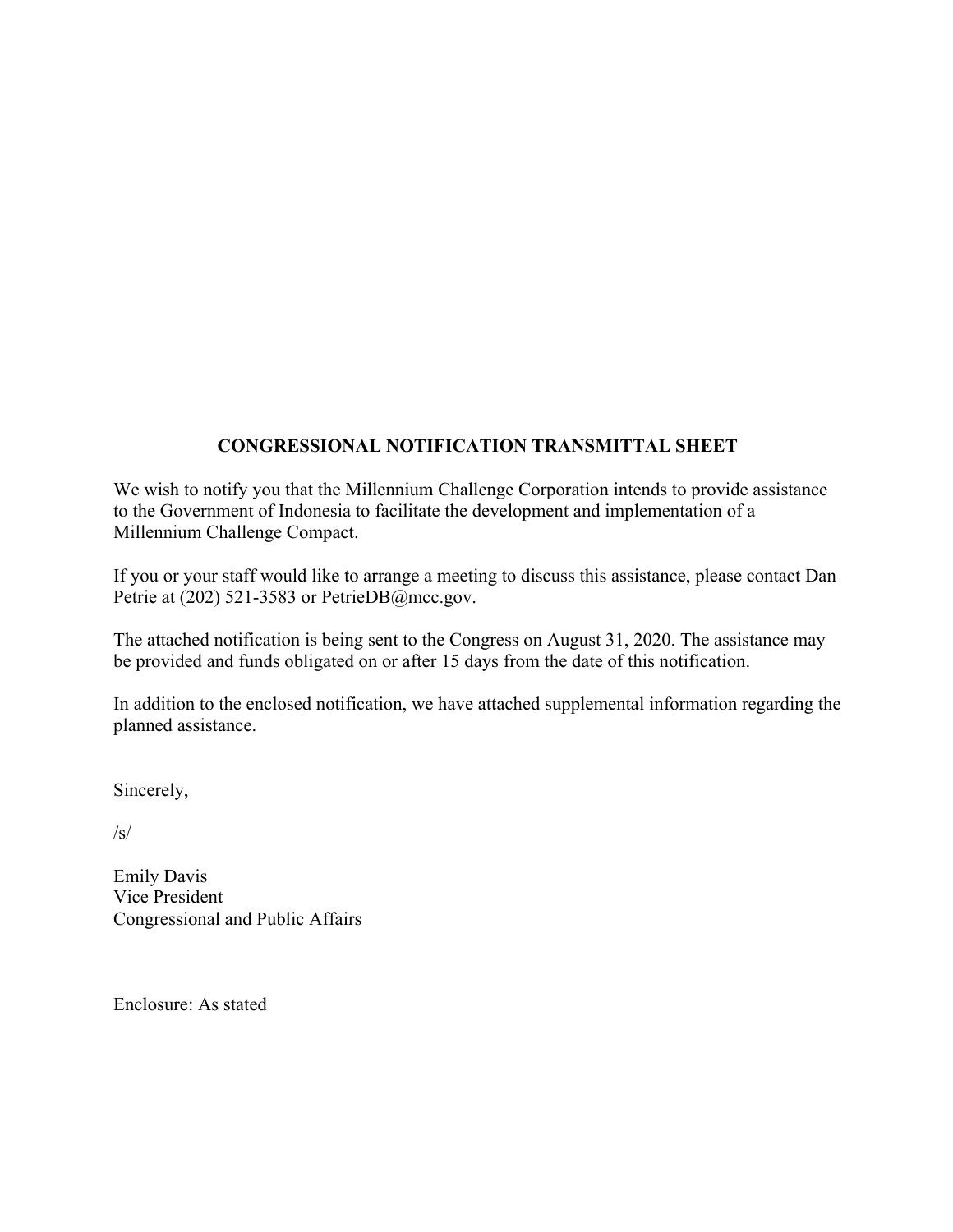## **MILLENNIUM CHALLENGE CORPORATION CONGRESSIONAL NOTIFICATION**

August 31, 2020

PROGRAM: Eligible Countries

APPROPRIATIONS CATEGORY: Fiscal Year 2020 Program Funds

OBLIGATION AMOUNT: \$8,000,000

Pursuant to section 7015(c) of the Department of State, Foreign Operations, and Related Programs Appropriations Act, 2020, and section 610(a) of the Millennium Challenge Act of 2003, as amended (the "Act"), this is to advise that the Millennium Challenge Corporation ("MCC") intends to obligate up to \$8,000,000 under section 609(g) of the Act for the purpose of facilitating the development and implementation of a Millennium Challenge Compact with the Government of Indonesia.

The funds are expected to finance compact development activities, including but not limited to assessing the expected impact of the proposed compact; furthering data collection, study, and design activities; and developing guidance documents and implementation strategies.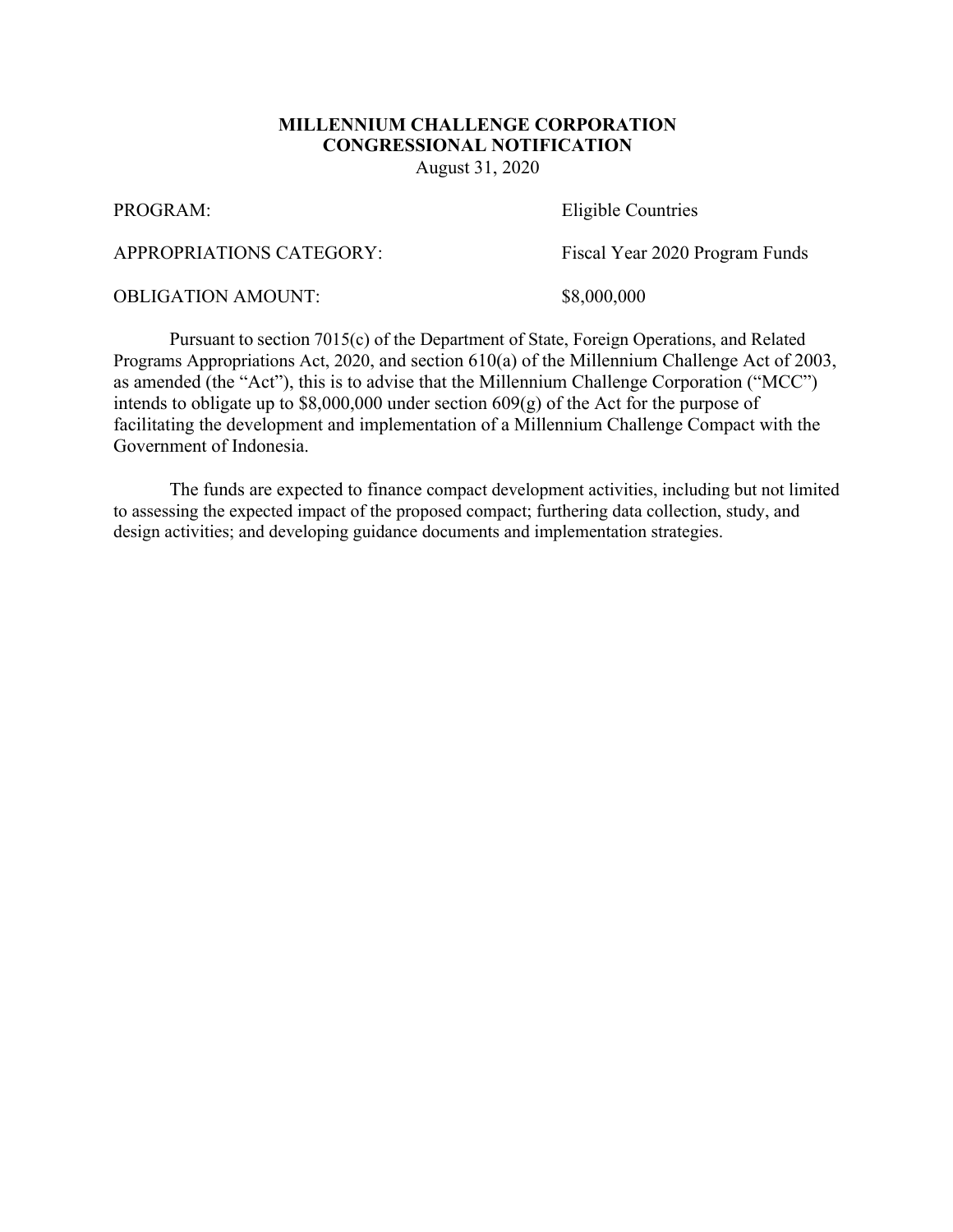# **SUPPLEMENTAL INFORMATION - MCC 609(G) ACTIVITIES FOR INDONESIA**

# **Background**

Indonesia is the largest economy in Southeast Asia, spread across a sprawling archipelago of more than 17,000 islands. United by the national motto "Unity in Diversity," the world's largest Muslim-majority democracy and fourth most populous country is home to more than 270 million people from across 1,200 ethnic groups and subgroups. Indonesia has experienced steady rates of economic growth in recent decades—averaging 5.3 percent annually between 2000 and 2019 and has cut poverty by more than half over the same period, to 9.4 percent. However, beneath these positive trends lie persistent challenges and troubling disparities that may threaten continued growth and poverty reduction if not addressed.

While poverty rates have decreased, headcounts remain quite high—25 million Indonesians still live in poverty, and approximately 55 million are vulnerable to slipping back into poverty with incomes hovering slightly above the national poverty line. The benefits of growth have not been equitably shared, and disparities in income and opportunity persist between regions and population subgroups. These issues leave Indonesia vulnerable to shocks and are likely to be exacerbated by the global COVID-19 pandemic.

## **Compact Eligibility and Constraints Analysis**

Indonesia signed its first MCC compact in November 2011. The compact, which closed in April 2018 after providing \$474 million in assistance, focused on modernizing government procurement, improving health and nutrition, and expanding sustainable energy and natural resource management. In December 2018, MCC's Board of Directors selected Indonesia as eligible to develop a subsequent compact. The selection reflected the strong partnership MCC and Indonesia built during the first compact, Indonesia's commitment to ensuring the sustainability of that compact, and the progress Indonesia has made on its policy performance. In FY 2020, Indonesia passed 15 of 20 indicators on the scorecard, including both the democratic rights and control of corruption "hard hurdles."

Following its selection as eligible to develop a second compact, the Government of Indonesia ("Government") appointed a panel of representatives from government, civil society, academia, and the private sector to work alongside MCC in analyzing the country's most binding constraints to medium- and long-term economic growth. That analysis revealed three primary constraints: (i) barriers to export-oriented competitiveness, (ii) barriers to the productivity and innovation of non-tradable sector firms, and (iii) costly and underdeveloped financial intermediation. Preliminary analyses also showed that gender inequities and transport and logistics infrastructure are also important constraints that negatively impact Indonesia's growth. MCC and the Government approved these findings in late 2019 and began work to identify the root causes of these problem areas. The Government also established and began staffing a professional compact development team to work closely with MCC throughout the remaining phases of program design.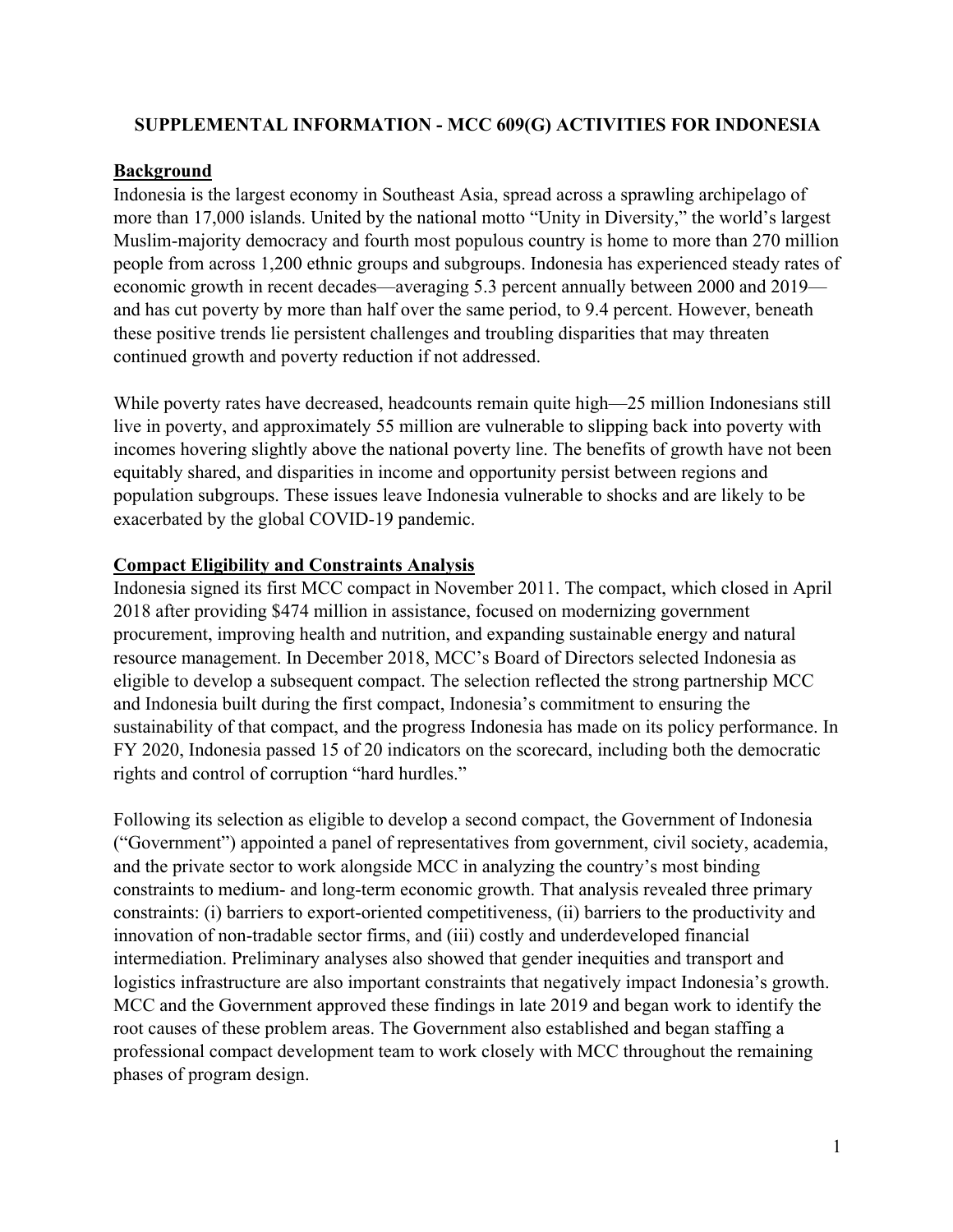In February and March 2020, MCC and the Government held a series of root cause analysis workshops and stakeholder consultations to diagnose and delineate the problems that contribute to the binding constraints. The Government also conducted a data-driven process—using metrics such as propensity for reform and impact on growth and poverty reduction—to evaluate and rank Indonesia's provinces and select potential locations for the proposed program. While delayed due to COVID-19, the Government submitted a concept note in July 2020 that proposed two intervention areas that would address root causes of the financial intermediation constraint: (i) access to finance for infrastructure, particularly transport and logistics infrastructure, and (ii) access to finance for micro-, small-, and medium-sized enterprises ("MSMEs"), particularly those owned by women. MCC will work closely with the Government over the coming months to develop these concepts into full project proposals in the priority provinces of North Sulawesi, South Sumatra, and Riau.

## **Summary of Potential Project Interventions**

Potential compact projects may focus on the following core objectives:

- **Strengthening financial intermediation for transport and logistics infrastructure.** Potential interventions include (i) increasing the funds available for quality transport and logistics infrastructure by encouraging the use of blended and diversified financing instruments and by developing and applying de-risking instruments; (ii) increasing the number of viable, demand-driven transport and logistics infrastructure projects through the creation of a regional project development facility that will improve project readiness, management, and delivery processes; and (iii) improving the availability of quality transport and logistics infrastructure through the implementation of demonstration project(s).
- **Strengthening financial intermediation for MSMEs, particularly those owned by women.** Potential interventions include (i) increasing the availability of MSMEappropriate financing through a credit guarantee program, credit registry, lending fraud detection systems, value chain financing, and regulatory reforms to accelerate the digital financial economy; (ii) improving MSME creditworthiness by building the capacity of businesses to meet the demands of formal borrowing and investment; and (iii) promoting women's economic empowerment by providing need-based financial products, capacity building, and business upgrading support to increase access to finance for female entrepreneurs. To this end, MCC will explore ways to leverage financial technology solutions through blended finance.

MCC and the Government will continue to develop a program that supports Indonesia's economic growth priorities. However, MCC also recognizes that the Government's priorities to support medium- and long-term economic growth may be affected by COVID-19, and in that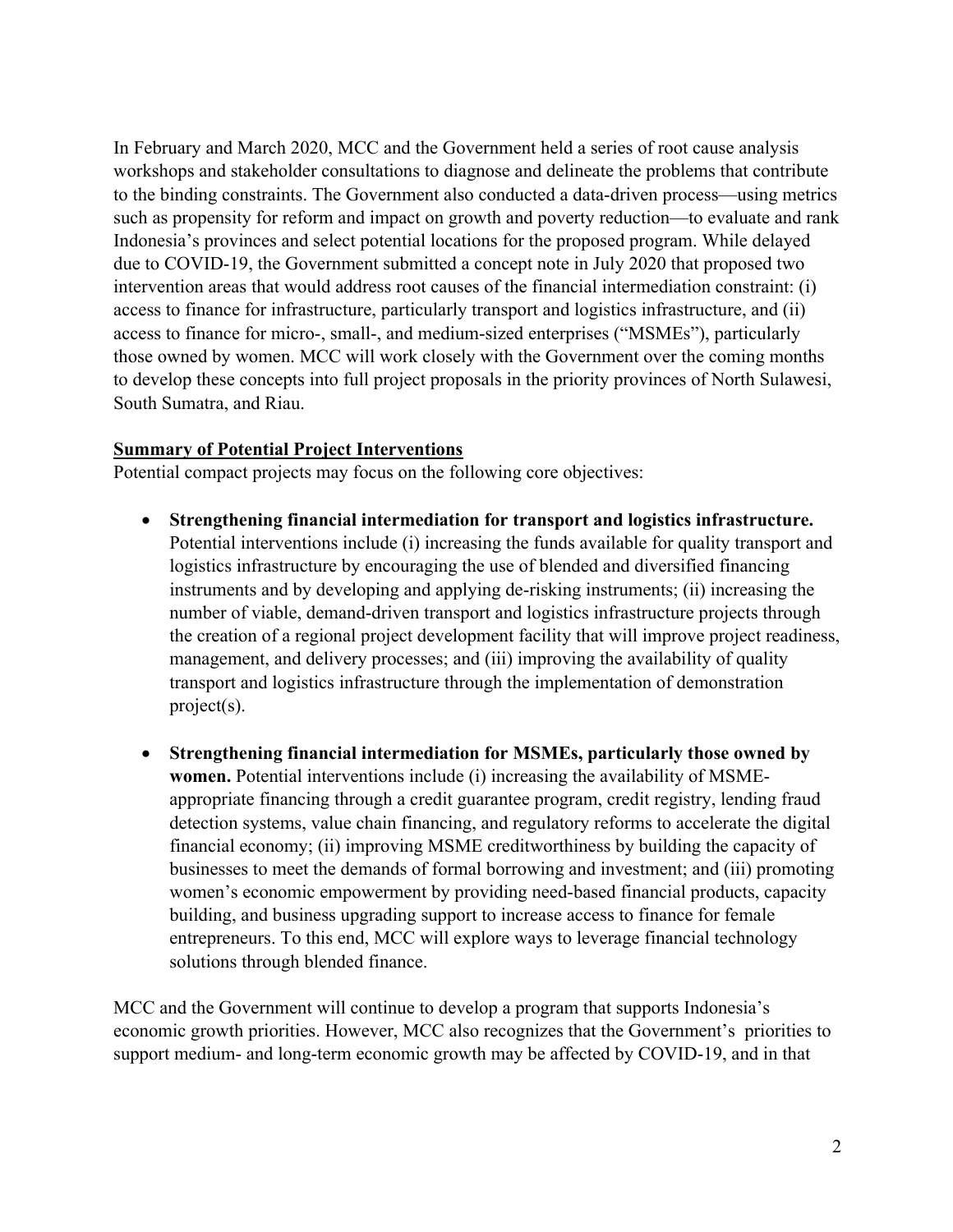case, MCC and the Government may consider modifications to program activities accordingly, within the context of the binding constraints identified through our joint analysis.

#### **Assistance to Develop the Compact Proposal**

In order to assist Indonesia to further develop the proposed compact, MCC intends to fund preparatory activities for each of the potential interventions listed above. Specifically, funds would be used to gather additional data, particularly at the provincial level and in the context of shifting priorities in light of COVID-19; develop guidance documents and frameworks to support the future implementation of potential interventions; conduct studies, including integrated feasibility studies and assessments of potential environmental and social impacts, gender and social inclusion considerations, economic benefits, and implementation arrangements; analyze the policy and institutional landscape and design potential reform activities; and examine opportunities to enhance women's economic empowerment. Funding these activities reflects MCC's commitment to preparing projects in a comprehensive manner, prior to compact signing, to reduce implementation risk and increase confidence in the economic justification and technical feasibility of the proposed projects.

## **Update on and Sustainability of the 2011 Indonesia Compact**

The 2011 Indonesia Compact was designed to reduce poverty through economic growth by supporting three of the Government's growth and development priorities: better health and nutrition, procurement modernization, and sustainable energy and resource management. The compact included three projects in these priority areas and was designed and implemented with a focus on community ownership and innovative, scalable models that would allow for emerging opportunities.

Despite challenges, by the end of the first Indonesia Compact, MCC and the Government achieved many successful outcomes through this partnership and will incorporate key lessons learned into the design of the new compact program. For example, learning from the first compact program—which was both geographically and sectorally diverse—MCC and the Government are working to develop a more focused second compact to streamline implementation and ensure greatest impact.

Community-Based Health and Nutrition to Reduce Stunting Project. The \$120 million Nutrition Project was designed to reduce and prevent low birth weight, childhood stunting, and malnourishment of children in project areas, and to increase household income through cost savings, productivity growth, and higher lifetime earnings. When MCC's partnership with Indonesia began, more than one-third of Indonesian children under the age of five were chronically malnourished, stunting their physical and cognitive growth and causing lasting effects on their potential for learning and earning later in life. The Nutrition Project built upon a pre-existing Government initiative to combine interventions in health, sanitation, and nutrition, and targeted approximately 5,400 villages across 11 of Indonesia's 34 provinces where rates of stunted growth and low birth weight were higher than national averages. The Nutrition Project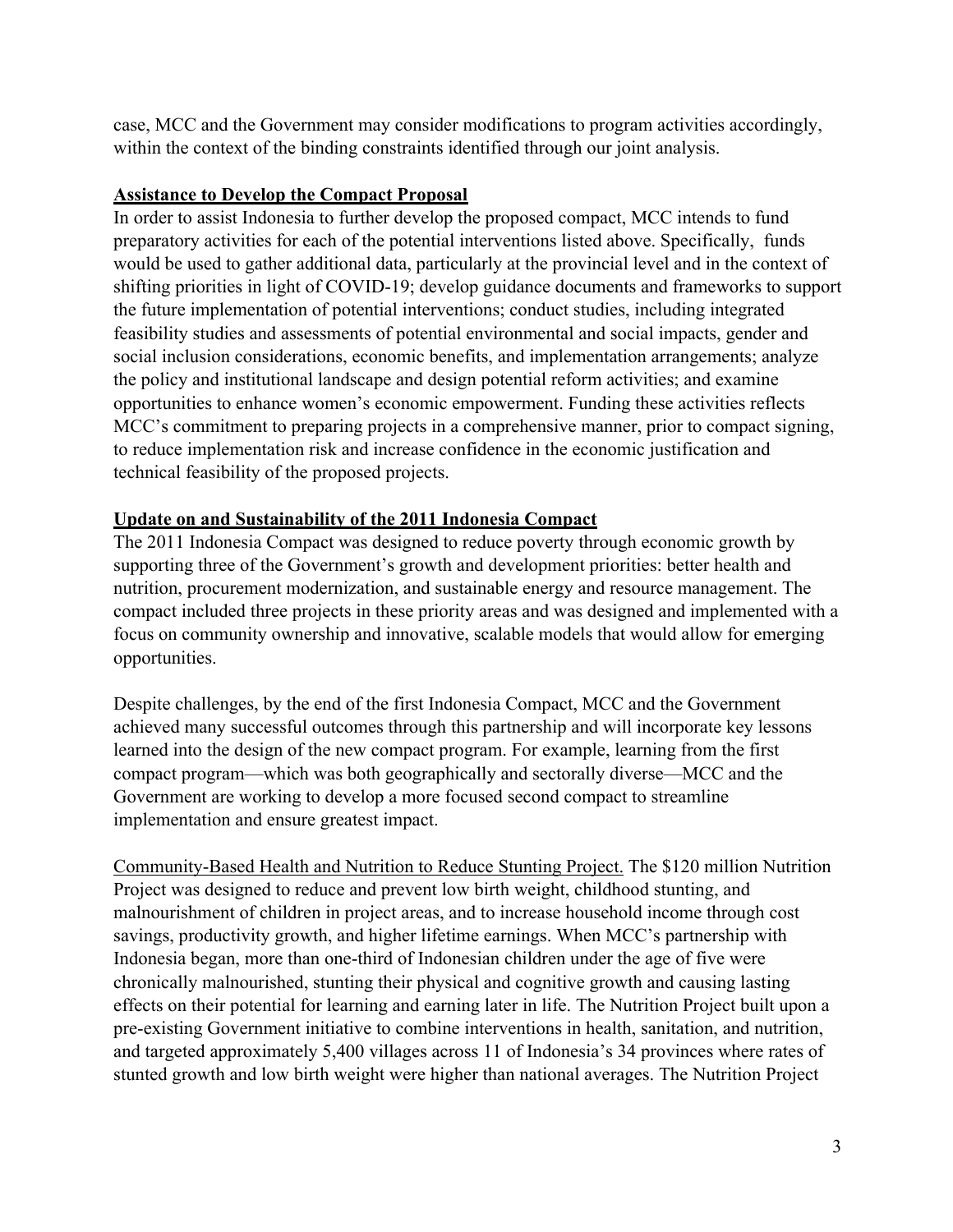trained over 17,500 service providers on proper feeding for pregnant mothers and infants, distributed over 35 million iron tablets for pregnant women, and conducted over 4,200 community sanitation behavior change meetings across 64 districts. Fighting stunting is now a national priority in Indonesia, and policy frameworks are in place to carry gains forward in the areas of infant and young child feeding, growth monitoring, and the integration of sanitation into nutrition efforts.

Procurement Modernization Project. The \$69 million Procurement Modernization Project was designed to assist the Government in achieving significant government expenditure savings while maintaining or increasing the quality of procured goods and services. Efficient and effective public procurement is a fundamental component of good governance. Before the compact, procurement was not recognized as a professional function for civil servants in Indonesia. Goods and services for government institutions were purchased by *ad hoc* committees of government employees with no relevant expertise, creating opportunities for error, misuse of funds, and diminished quality of goods, works, and public services. The Procurement Modernization Project trained over 1,000 individuals from national and local governments—24 percent of whom were women—in modern procurement and management skills to improve procurement practices, and established a modern e-procurement system. This organizational development program received strong support throughout the Government, and the Indonesian National Public Procurement Agency will maintain an online platform with training guides and materials to reach all Procurement Service Units in Indonesia. By working to reduce the misuse of government funds and promoting transparent, systematic procurements, the project aimed to unlock investment in infrastructure and public services that will directly benefit Indonesians, and foster a level playing field for businesses competing for public procurements.

Green Prosperity Project. The \$228 million Green Prosperity Project was designed to increase productivity and reduce reliance on fossil fuels by expanding renewable energy, and to increase productivity and reduce land-based greenhouse gas emissions by improving land use practices and management of natural resources. The majority of Indonesia's poor live in rural areas that are rich in natural resources but have generated low returns due to over-extraction and improper management of natural resources. The Green Prosperity Project was designed to promote sustainable management of these natural resources in order to help the Indonesian people unlock higher economic returns. The project established a market-responsive Green Prosperity Facility that provided grant funding to 66 grantees and leveraged an additional \$28 million in private sector investment, allowing grantees to pilot and scale up alternative approaches in on- and offgrid renewable energy, peatland restoration, sustainable agriculture, and improved natural resource management. Through these grants, the Green Prosperity Facility helped to install 12.73 megawatts of new renewable energy generation capacity; train over 127,000 farmers, including over 43,000 women, in climate-smart agriculture and natural resource management; and scale up sustainable production practices among nearly 74,000 cocoa-growing households and 12,000 independent palm oil farmers. The Green Prosperity Project also provided funding for updated